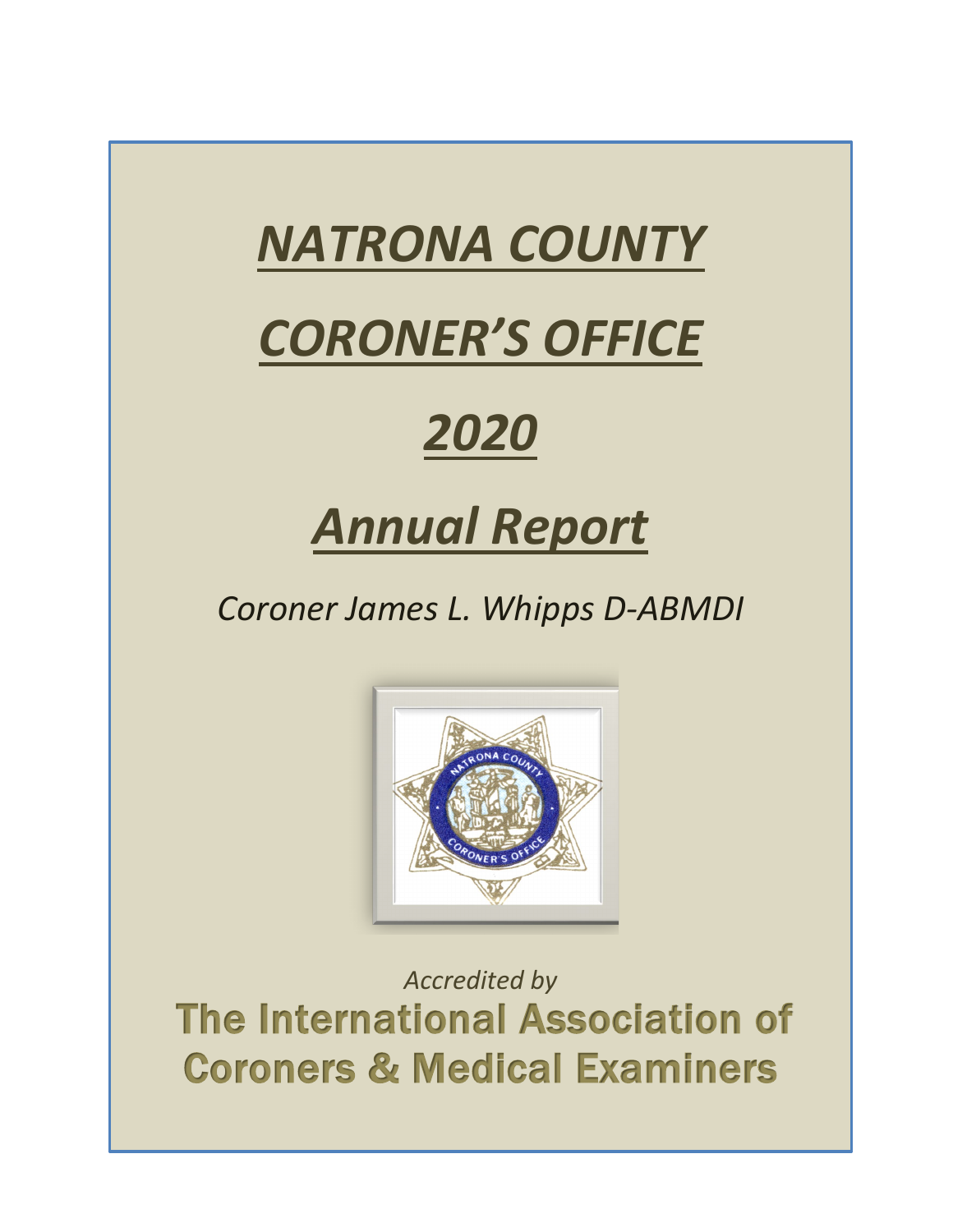**Coroner James L. Whipps** *D-ABMDI*

> **Chief Deputy Coroner** Darin Kiester

**Lead Investigator** Taylor Jessee

#### **Deputy Coroners** Richard Mackler Russ Dalgarn Kimberly Soller Rebecca Schuler Jonathon Munday Nicolette Hanson Lindsay Mauth Mari Manthei-Robinson

Connie Jacobson





OFFICE OF THE CORONER

6550 Wildcat Road Evansville, WY 82636

Phone: 307-235-9458 Fax: 307-235-9608 www.natrona.net

To the Citizens of Natrona County,

I am pleased to share the 2020 Annual Report for the Natrona County Coroner's Office. The goal of providing this information to the public is to increase awareness and understanding of the role of the Coroner's Office and to focus attention on the causes and manners of death in our county in an effort to reduce the numbers of preventable deaths to the highest extent possible.

The information contained in this annual report has been compiled from records generated by the Natrona County Coroner's Office and is derived from autopsy summary reports, toxicology reports, death summary reports, investigation reports, case dockets/verdict. Hopefully you will find this up-to-date and complete information to be in a format this is accurate and easy to read.

It is also my hope that this information will be valuable to you. If you have any questions or need further information or clarification, please feel free to contact the Natrona County Coroner's Office.

Respectfully,

Tames L Whipps

James L. Whipps *D-ABMDI* Coroner Natrona County, Wyoming

**2** Accredited by the International Association of Coroners & Medical Examiners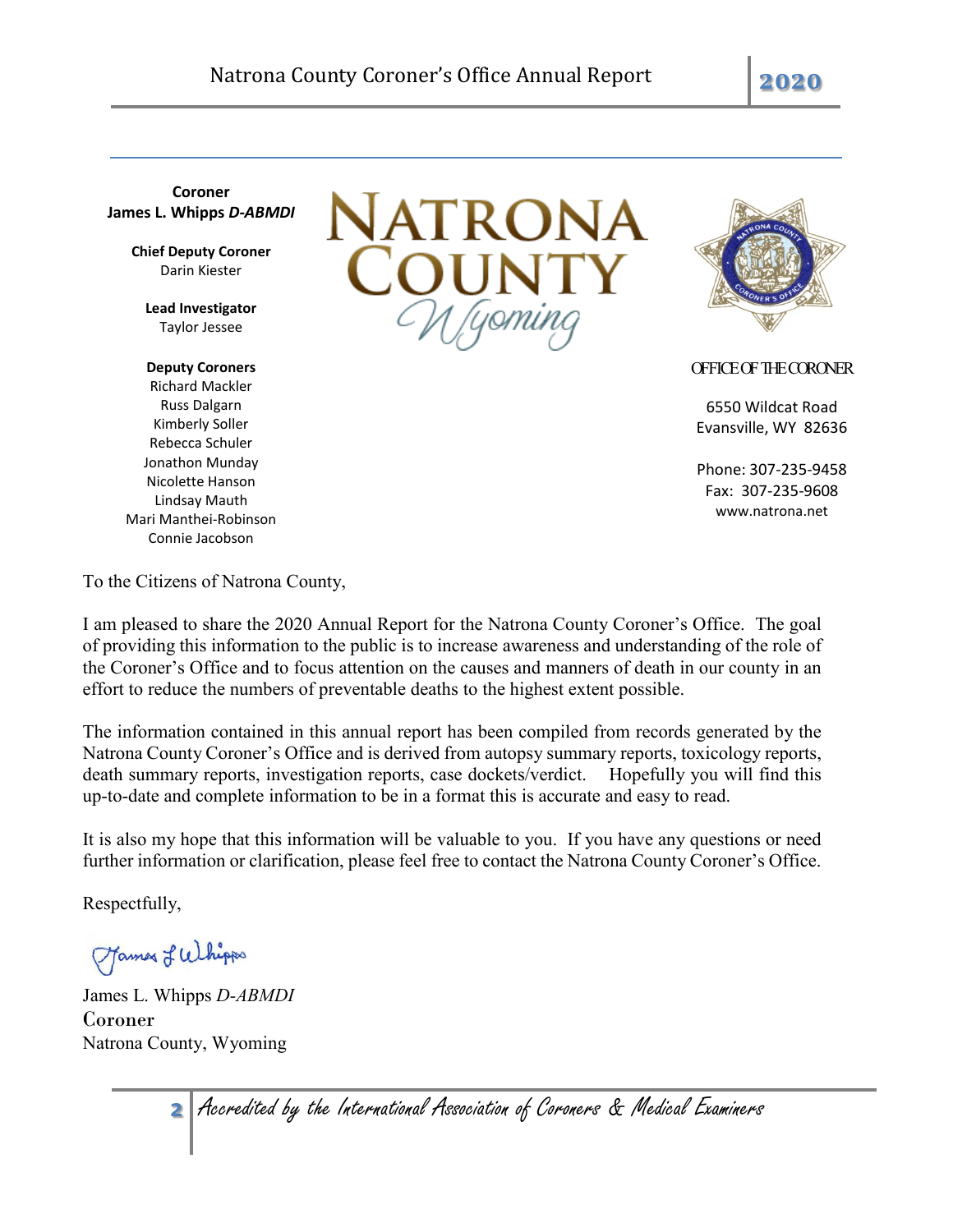#### **MISSION STATEMENT & GOAL**

*To conduct medicolegal death investigations in an independent, compassionate and professional manner while serving as a representative of the decedents and survivors and to facilitate a thorough understanding of the circumstances surrounding a death by providing law enforcement agencies, families and the public with as much information as possible.*

# **DESCRIPTION, PURPOSE AND FUNCTION OF THE NATRONA COUNTY CORONER'S OFFICE**

The Coroner, James L. Whipps, is an elected official who oversees a separate and independent government agency which serves the residents of Natrona County by conducting parallel investigations of any sudden and unexpected death, or those deaths that occur under violent or suspicious circumstances. While the Coroner is elected, the Coroner's Office operates as an entity of Natrona County Government and is funded by tax revenue provided by the citizens of Natrona County. An annual budget is proposed and submitted to the Natrona County Commission for approval. The approved budget for the specified fiscal year is then managed by the Coroner who is the administrator of that office.

James formal education is from Casper College with a degree in Criminal Justice, with several other fields of study with the US. Military. James has been affiliated with the Natrona County Coroner's Office since 1999 as a Death Scene Investigator and Lead Investigator and completed study and certification as a diplomat with the American Board of Medicolegal Death Investigators. James was appointed the Natrona County Coroner in September of 2019 and then elected to office in November of 2020. James has an extensive background in government, business administration and investigations. James is married with four children and three grandchildren and is a lifelong Natrona County resident.

The Natrona County Coroner's Office is the first office to be accredited with the International Association of Coroner's and Medical Examiners in Wyoming. Accreditation demonstrates compliance with industry and professional standards and performance criteria and provides an independent measure of assurance to the tax-paying citizens of Natrona County. Accreditation is becoming the standard in the Medico-legal field and is even legislated in some states.



**3** Accredited by the International Association of Coroners & Medical Examiners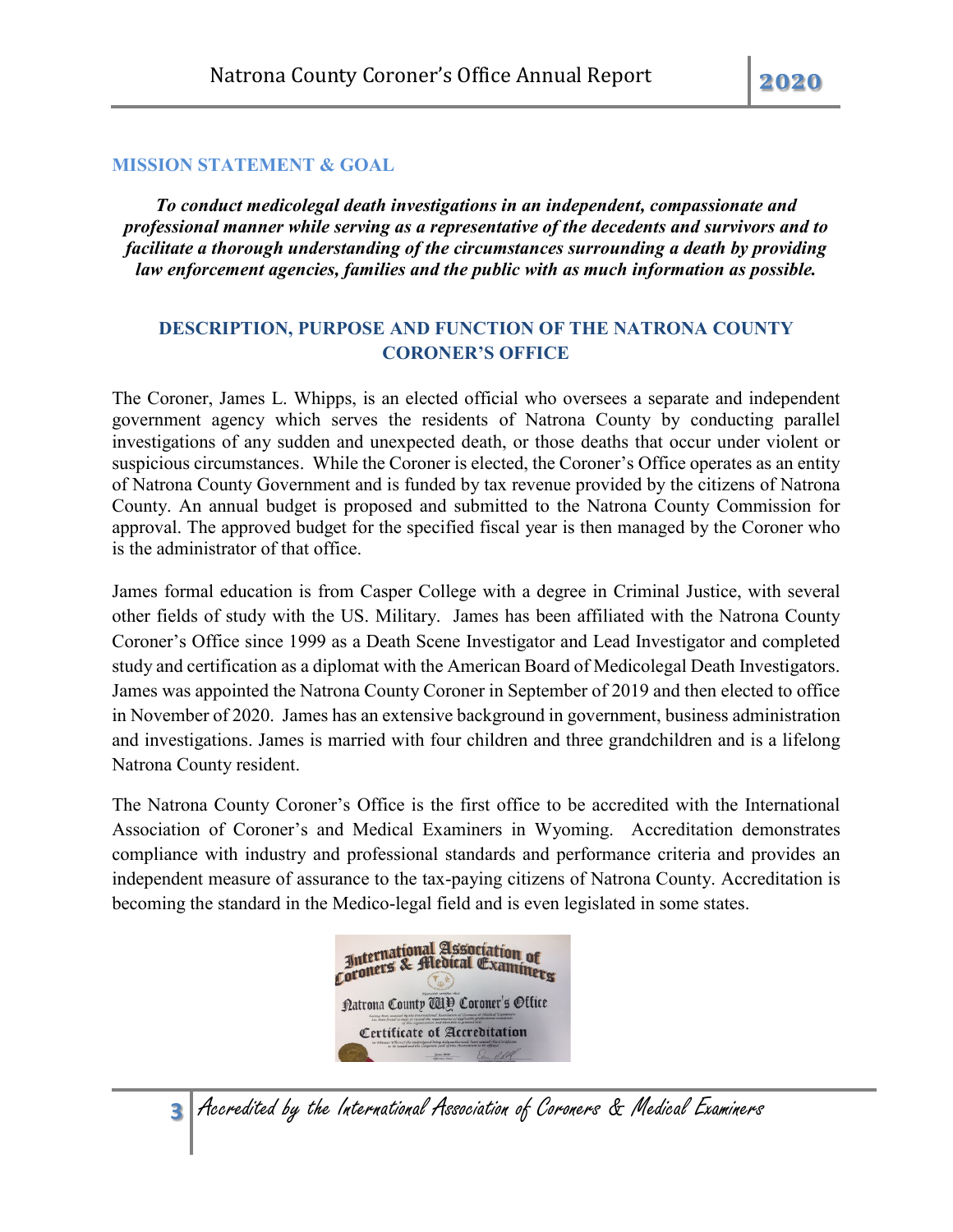Wyoming laws mandate that the Coroner investigate any death that is sudden and unexpected, suspicious, violent in nature or a death resulting from an accident, suicide, homicide, drug overdose or is undetermined. The Coroner is also responsible for positively identifying decedents and locating and making notification to next of kin.

The Coroner's Office seeks to find answers to the questions which are important to the decedent's family, involved law enforcement agencies, insurance companies, the judicial system, the Consumer Product Safety Commission, the Wyoming Department of Health, the federal Occupational Safety and Health Administration (OSHA) to name just a few. The pursuit of civil or criminal proceedings is in part determined by the ability of the Coroner's Office to scientifically determine the manner and cause of death. This unique makeup of job responsibilities means the Coroner's Office performs both a public service and a civic role that requires the Coroner to scrutinize every death within his jurisdiction to determine the events that led up to the death.

Investigative services and processes performed by the Natrona County Coroner might include: medicolegal death investigations, child and infant death investigation and reconstruction, authorization of cremations and burials, securing burial transit permits, scene photodocumentation, inked fingerprint collection, biological and trace evidence collection, and certifying death certificates. Forensic autopsies and services of a forensic odontologist, forensic anthropologist and forensic entomologist are also ordered by the Coroner. Death scene investigations include but are not limited to: homicides, suicides, wrongful deaths, industrial and residential accidents, motor vehicle deaths, deaths due to abuse/neglect/negligence, terrorist acts, death due to malpractice, mass fatalities, arson and fire deaths. Investigations and rulings of the Coroner's Office concerning criminal acts or those that affect the public health and safety of citizens of Natrona County are the foundation for follow up actions by other investigative agencies.

The Coroner and his deputies make every effort to positively identify the deceased, locate and notify the legal next of kin in a timely manner and in person if possible. The Coroner's Office also facilitates the release of the remains to the funeral home selected by the family and also facilitates county responsibilities of resources for cremation or burial for unclaimed or indigent decedents per Wyoming statutes.

The Coroner's Office is responsible for reviewing medical records related to both the present event and all past medical records if they might have some relationship to the death. This office documents all the information gathered through the investigation in a written report and collects all documents related to the investigation in a case file. Upon request, the Coroner's Office provides copies of their investigative case file to the District Attorney's Office, the Public Defender's Office and invested law enforcement agencies per their requests.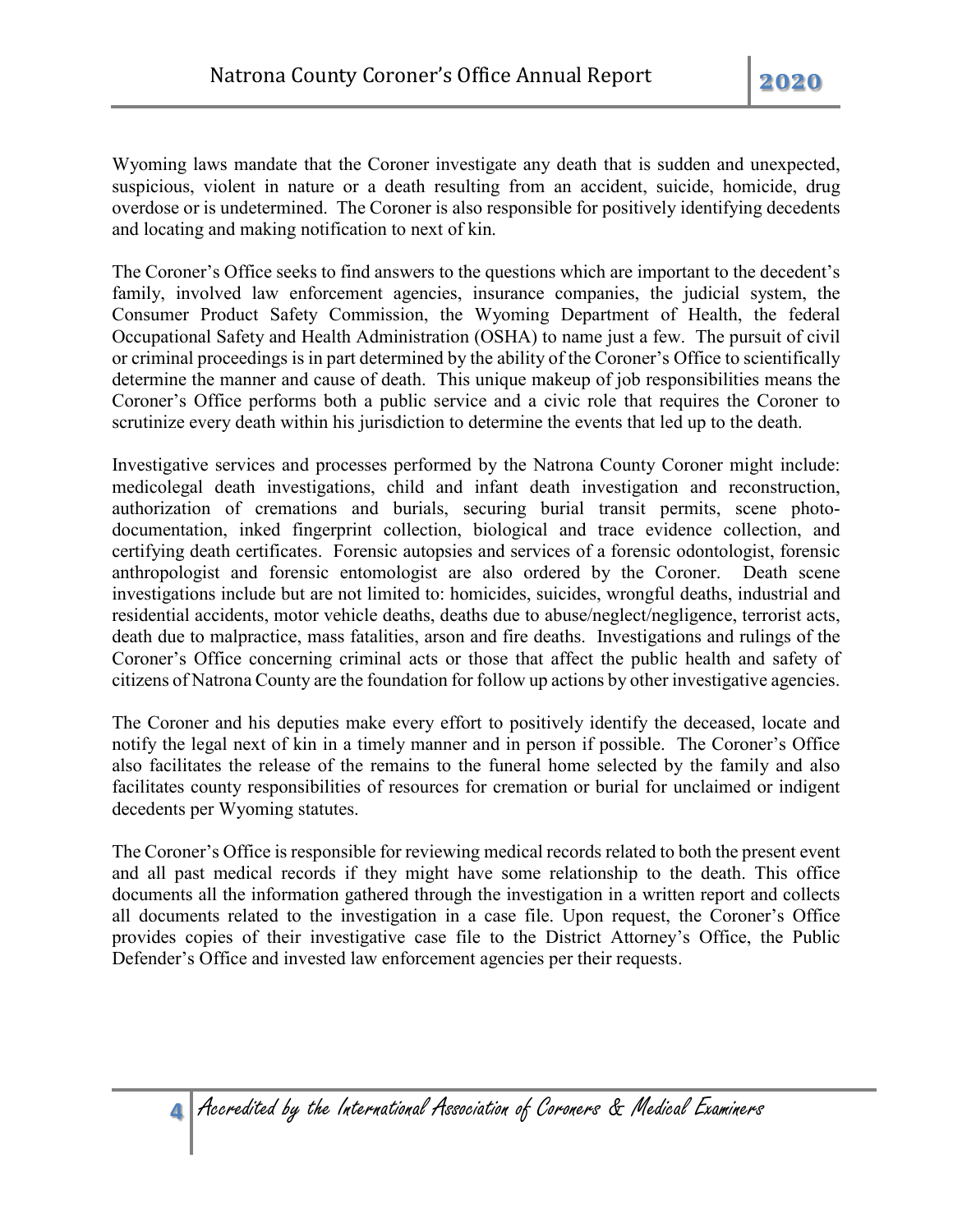## **SIZE AND POPULATION OF NATRONA COUNTY**

The geographic area served by the Natrona County Coroner's Office includes all of Natrona County which is 5,340 square miles and is located within the central region of Wyoming along Interstate-25. With a population of 79,858, Natrona County is the second largest populated county in Wyoming. Because Wyoming is the number one producer of coal in the United States, the energy industry is the top revenue creator for the state. Oil and gas fields are found in almost every county in the state. Tourism and ranching are other major industries in Wyoming. Natrona County is the home to a major regional medical facility as well as an acute rehabilitation hospital, and one other smaller private specialty hospital.

# **CAUSE & MANNER OF DEATH**

# [What is the difference between Cause and Manner of Death](https://www.washoecounty.us/coroner/faq/difference_cause_and_manner_of_death.php)**...?**

The cause of **death** is the specific injury or disease that leads to **death**. The **manner of death** is the determination of how the injury or disease leads to **death**. There are five **manners of death** (natural, accident, suicide, homicide, and undetermined).

**NATURAL:** Death caused by disease process.

**SUICIDE:** Death as a result of a purposeful action to end one's own life.

**ACCIDENT**: Death other than natural where there is no evidence of intent.

**HOMICIDE**: Death resulting from injuries intentionally inflicted by another person.

**UNDETERMINED**: Manner assigned when there is insufficient evidence, or conflicting/ equivocal information (especially about intent), to assign a specific manner.

#### **STATISTICS**

Natrona County had **1087** deaths in 2020 with **252** of those investigated by The Natrona County Coroner's Office. Of the total deaths under the jurisdiction of the Coroner, **174** were classified as Natural deaths, with **48** Accidental deaths, **19** deaths by Suicide, **10** Homicides and **1** Undetermined manner of death.

# **SUCIDES**

Suicide is death caused by intentional, self-inflicted injuries. In Natrona County during 2020 there were **19** deaths by suicide compared to **28** in 2019.

**5** Accredited by the International Association of Coroners & Medical Examiners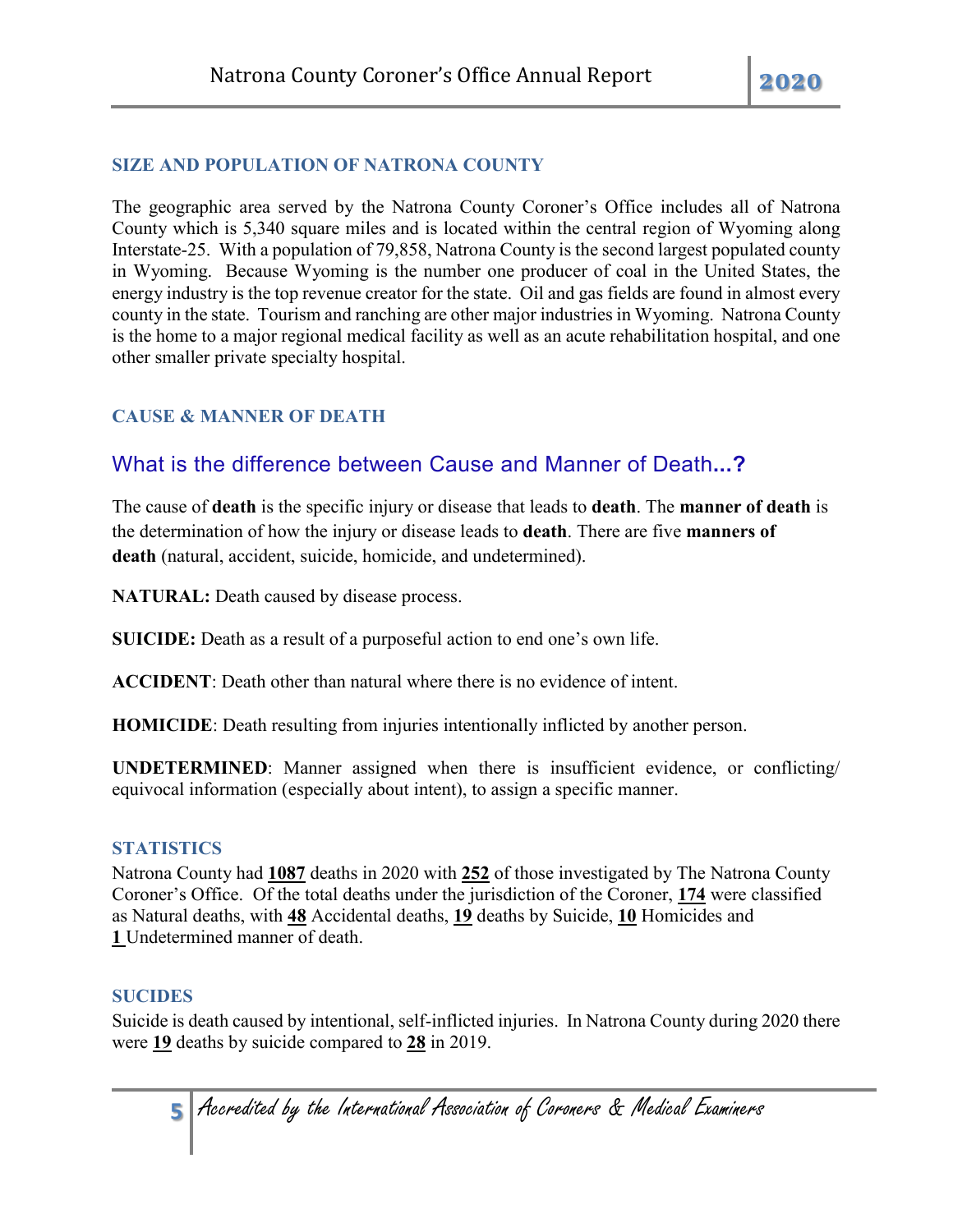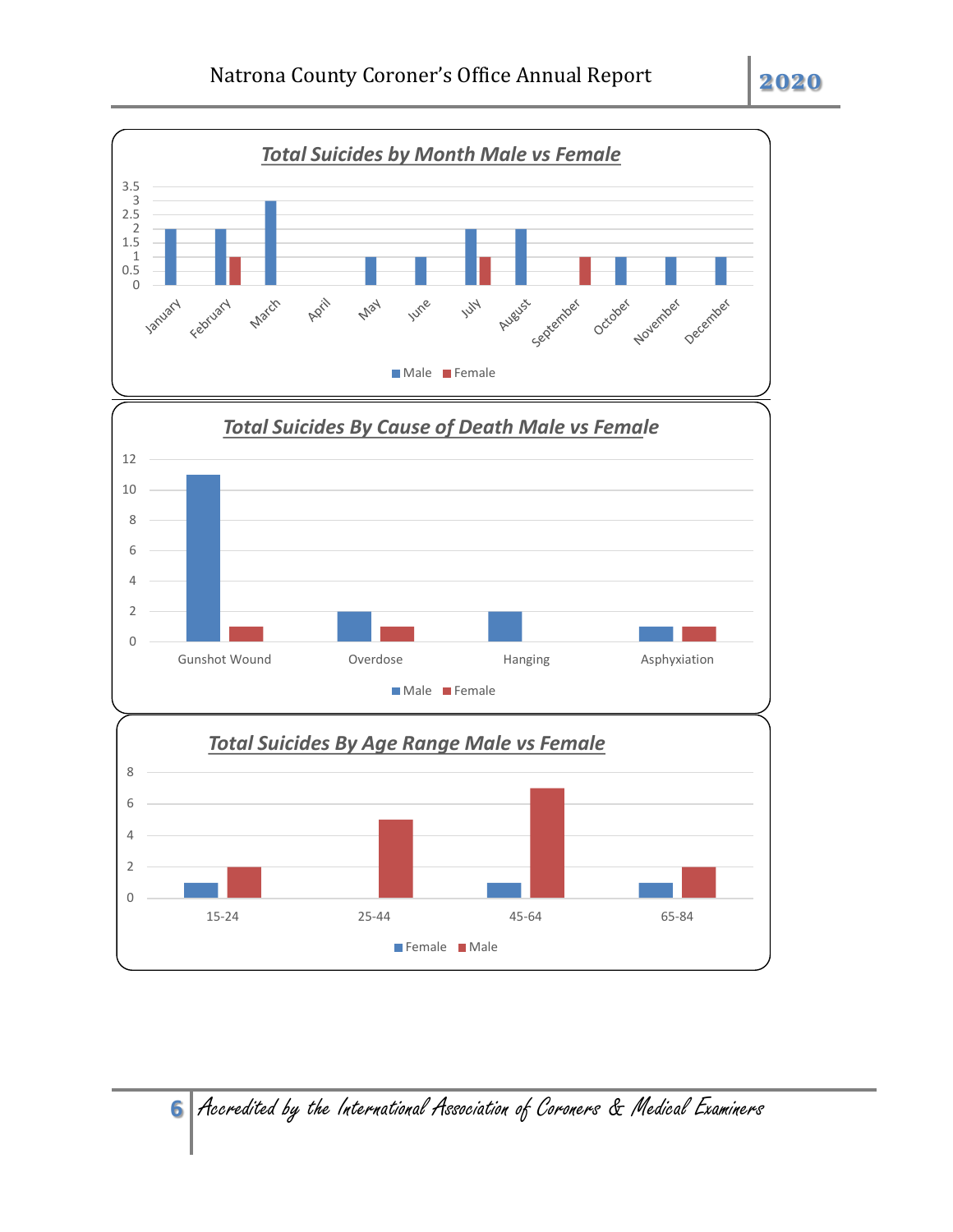

Accredited by the International Association of Coroners & Medical Examiners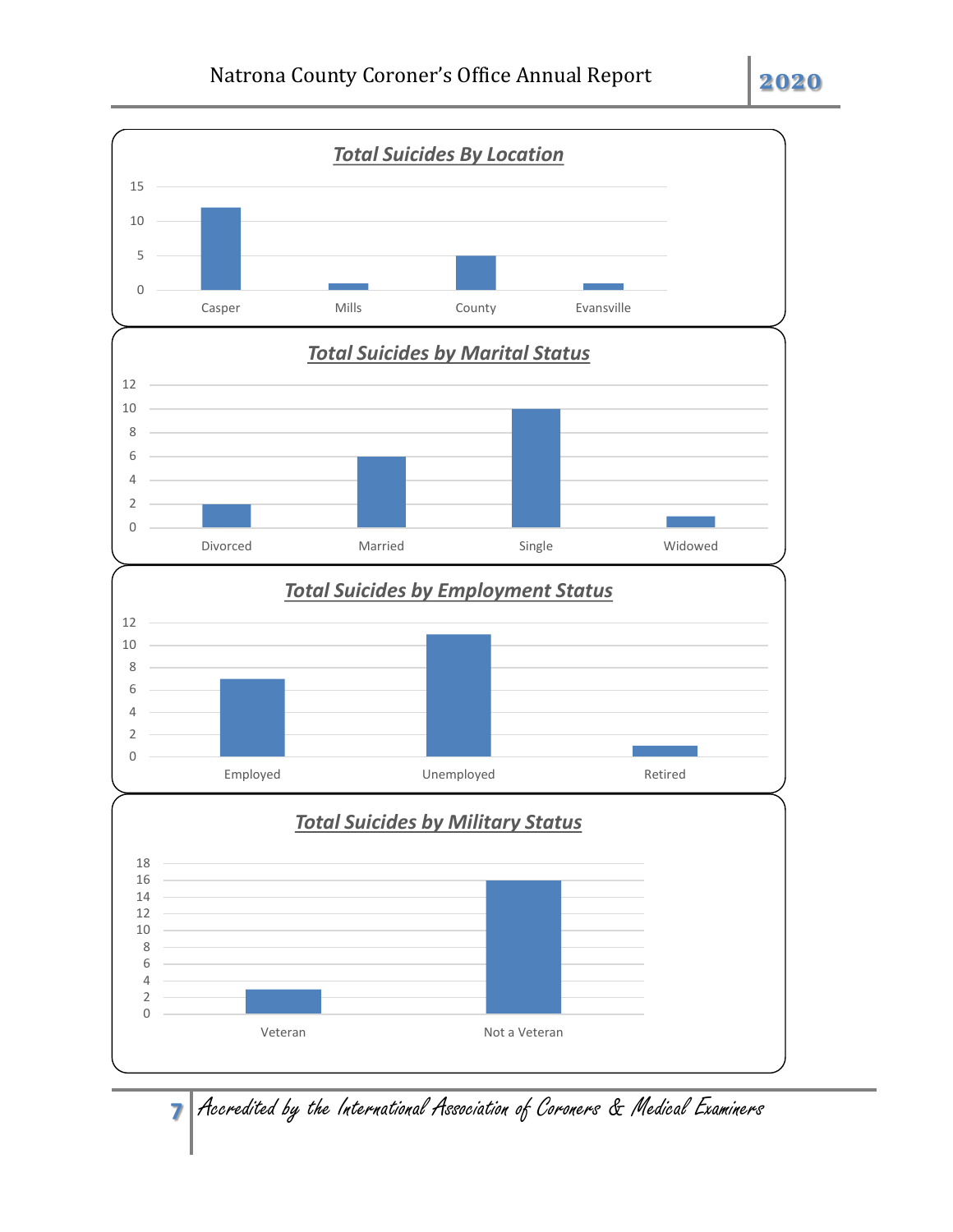# **ACCIDENTAL DEATHS**

Accidental deaths are those deaths that are other than natural where there is no evidence of intent; i.e. an unintentional event or chain of events. This Category includes most motor vehicle accidents, falls, drowning, accidental drug overdoses, fire related deaths, etc. During 2020, **48** deaths were certified as "accidental".



#### **HOMICIDE**

Homicide is death resulting from injuries intentionally inflicted by another person. There were **10** homicides in 2020. This is the most homicides ever recorded in one year in Natrona County.

# **NATURAL**

There were **174** Natural deaths in 2020, the top six are listed. There was **1** Undetermined death in 2020 due to SIDS. SIDS will always be classified as Undetermined.



8 Accredited by the International Association of Coroners & Medical Examiners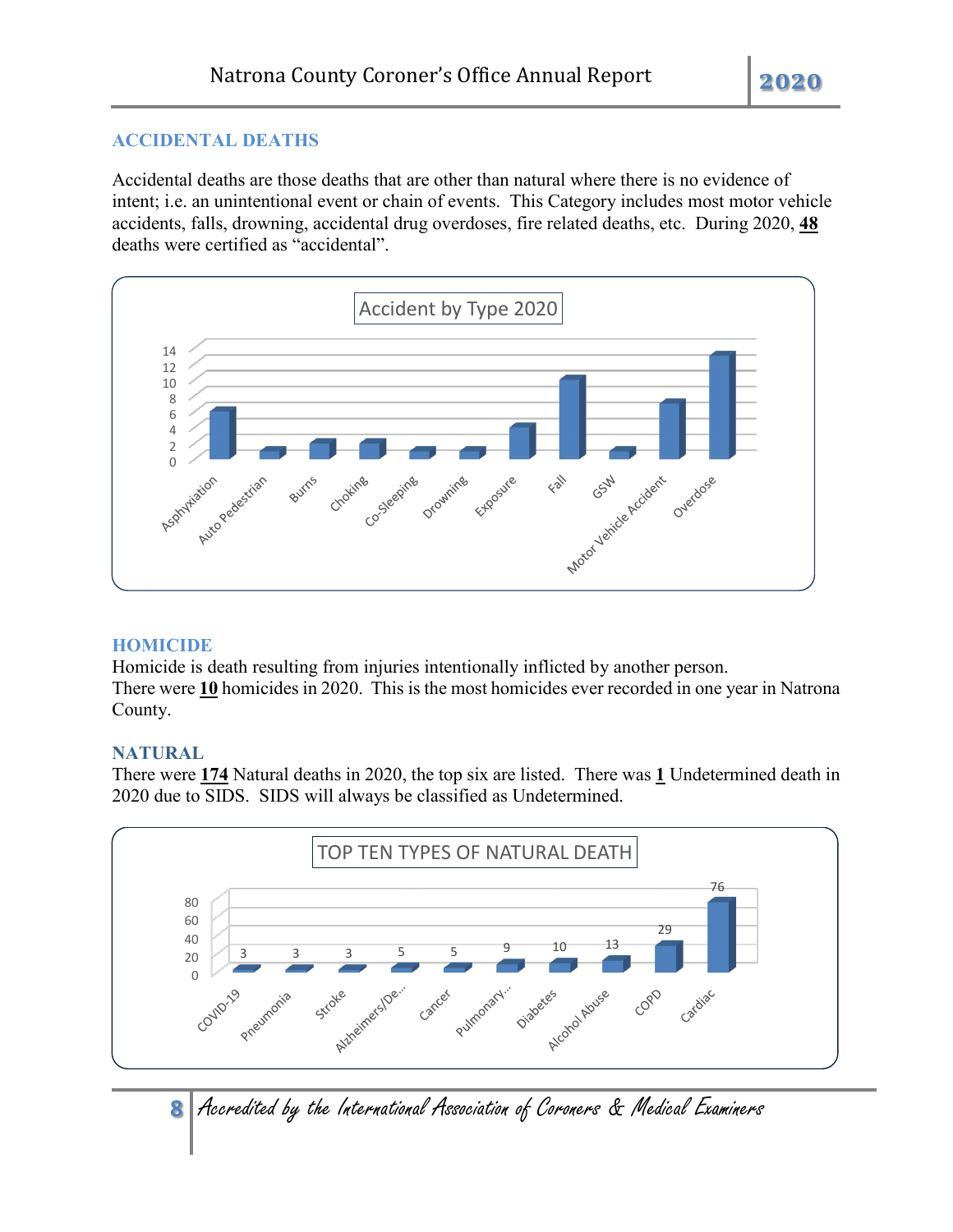# **AUTOPSY CASES**

The Natrona County Coroner's office ordered *72* forensic autopsies in 2020. An autopsy is just one of the many tools the coroner depends on to help him determine the manner and/or cause of death. By statute No *hospital* or non-forensic autopsies can be conducted for people who have fallen under the coroner's jurisdiction. Not all deaths are autopsied, if the investigation provides a conclusive cause and manner of death an autopsy need not be performed. Required autopsies by state statute are those who are babies or children, all homicides, prisoner, trustee, inmate or patient of any county or state corrections facility or state hospital, and suspicious deaths.



# **INVESTIGATIONS**

Total Investigations completed by the Coroner's Office in 2020 totaled **252** full investigation cases. These cases included 13 backward cases which are reported to our office *"after the fact".* **239** decedents were transported to the Morgue and then released.

An additional **18** Partial investigations were completed. These include cases where our office assists other County Coroner's, or where we are specifically investigating identity or location and notification of next of kin.

# **TOXICOLOGY**

Lab specimens are drawn on every case brought into the Coroner's Office. It is not necessary to order toxicology on all cases, only where doing so will help in the final determination of manner and cause of death. With those cases, a specimen is collected but saved for one year and then destroyed if not used.

**9** Accredited by the International Association of Coroners & Medical Examiners